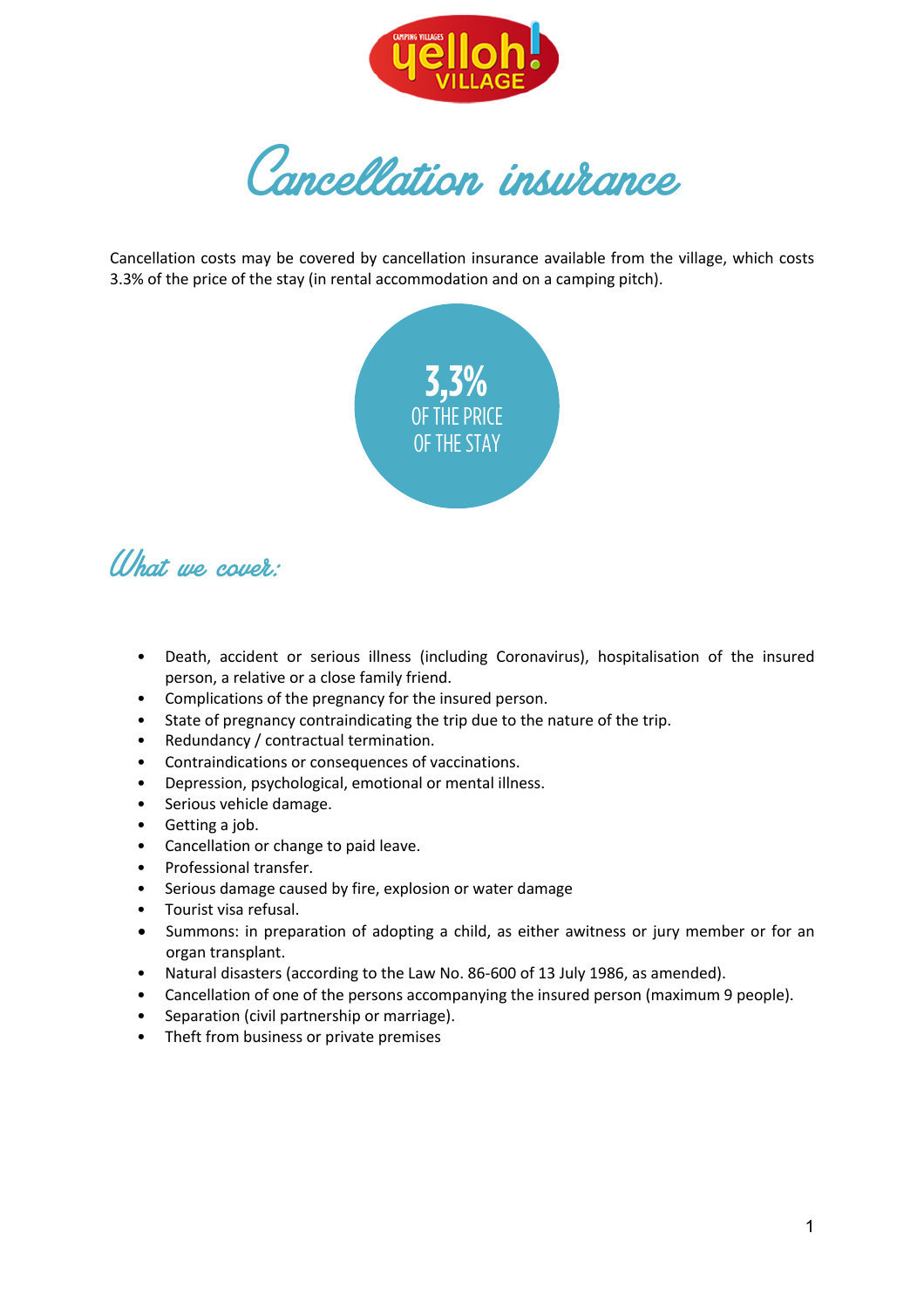

# Schedule of sums covered – covid extension

| <b>Cover</b>                                                                                                      | <b>Sums</b>                                                                  |
|-------------------------------------------------------------------------------------------------------------------|------------------------------------------------------------------------------|
| <b>CANCELLATION FEES</b>                                                                                          | In line with cancellation fee scale €5000 max.<br>per case                   |
| Cancellation for illness notified in the month<br>before departure in the event of epidemic or<br>pandemic        | €15 excess per case                                                          |
| Cancellation for boarding denial after<br>temperature taken                                                       | €30 excess per case                                                          |
| <b>Covid extension support</b>                                                                                    | <b>Sums</b>                                                                  |
| Phone consultation before departure (A)                                                                           | $(A)$ 1 call                                                                 |
| Repatriation for medical reasons (also in case of<br>epidemic or pandemic) (B)                                    | (B) Actual costs                                                             |
| Rapatriation following cancellation of flight due<br>to epidemic or pandemic (C)                                  | (C) $\epsilon$ 1,000 max. per person and $\epsilon$ 50,000 max.<br>per group |
| Hotel costs following 14-day quarantine<br>requirement (D)                                                        | (D) Hotel costs €80 per night / 14 nights max.                               |
| Hotel costs following cancellation of flight due<br>to epidemic or pandemic (E)                                   | (E) Hotel costs $\epsilon$ 80 per night / 14 nights max.                     |
| Medical costs outside country of residence<br>following COVID illness also in case of epidemic<br>or pandemic (F) | $(F)$ €30,000 per person                                                     |
| Excess (F1)                                                                                                       | (F1) €160 per person                                                         |
| Payment for local telephone package (G)                                                                           | (G) Up to $$80$                                                              |
| Psychological support (H)                                                                                         | (H) 6 sessions per event                                                     |
| Emergency kit (I)                                                                                                 | (I) $\epsilon$ 100 max. per person and $\epsilon$ 350 max. per<br>family     |
| <b>Covid extension support</b>                                                                                    | <b>Sums</b>                                                                  |
| Home help (a)                                                                                                     | (a) 15 hours over 4 weeks                                                    |
| Shopping delivery (b)                                                                                             | (b) 15 days max. and 1 delivery per week                                     |
| Psychological support following return home<br>(c)                                                                | (c)<br>6 sessions per event                                                  |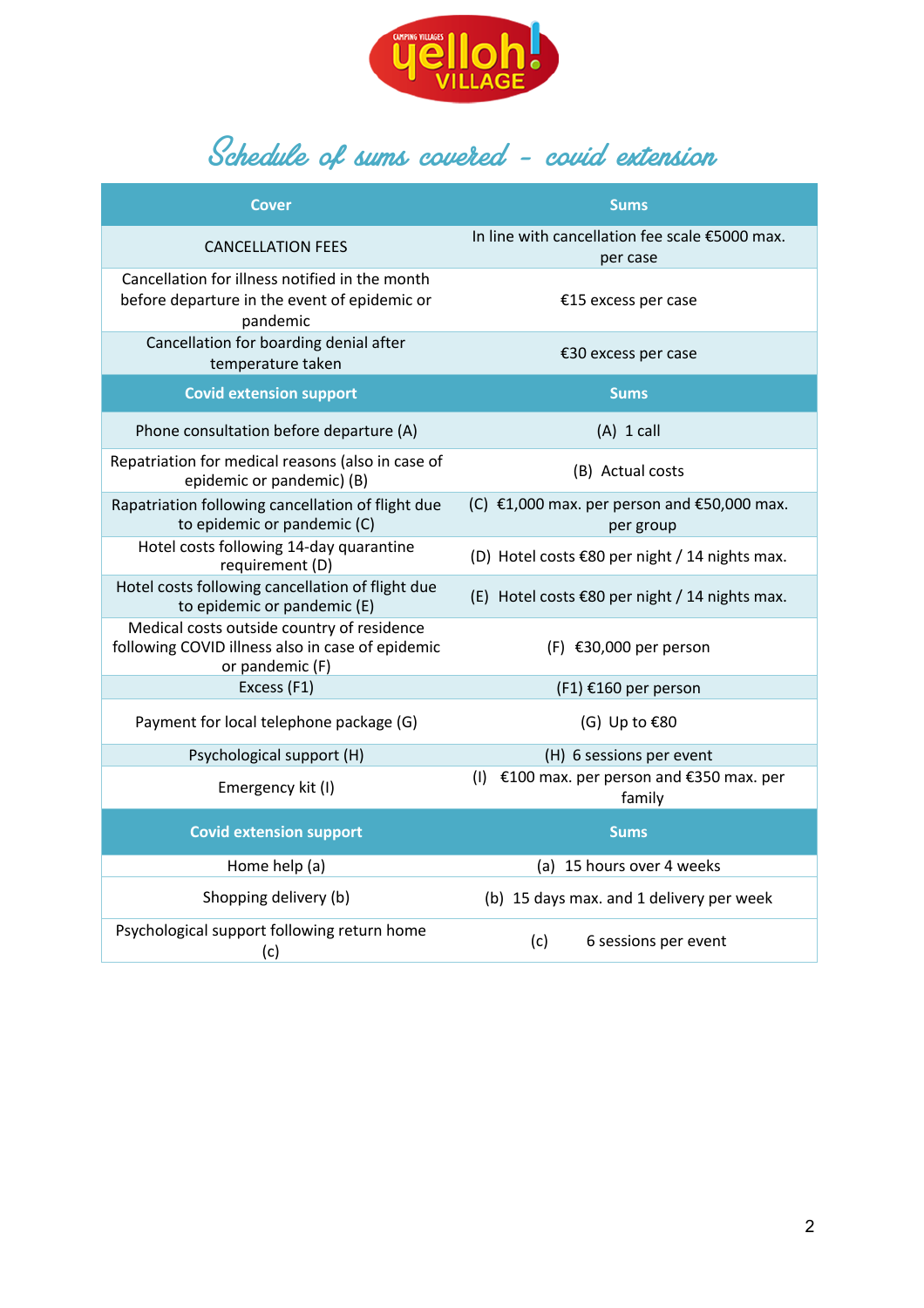

# Table of sums covered - without Covid extension

| <b>Cover</b>                                                                                  | <b>Amounts</b>                                                                                                                                                                                      |
|-----------------------------------------------------------------------------------------------|-----------------------------------------------------------------------------------------------------------------------------------------------------------------------------------------------------|
| <b>CANCELLATION CHARGES</b>                                                                   | Pursuant to the conditions of the cancellation<br>expenses scale                                                                                                                                    |
|                                                                                               | Maximum of €5,000 per person and €30,000<br>per<br>event                                                                                                                                            |
| <b>EXCESS</b>                                                                                 | Unless otherwise stated, €15 per rental                                                                                                                                                             |
| <b>MODIFICATION FEE</b>                                                                       | Maximum of €2,000 per person and €10,000<br>per<br>event                                                                                                                                            |
| <b>LATE ARRIVAL</b>                                                                           | Reimbursement of unused land services on a<br>pro rata temporis basis of the rental with a<br>maximum €4,000 per rental or camping space<br>and one full tank per event of €25,000<br>Excess: 1 day |
| <b>TRIP INTERRUPTION EXPENSES</b>                                                             | Reimbursement of unused land services on a<br>pro rata temporis basis including any cost of<br>cleaning the vehicle in the event of early return<br>Excess: 1 day                                   |
|                                                                                               | Maximum of €4,000 per person and €25,000<br>per<br>event                                                                                                                                            |
| <b>Cover</b>                                                                                  | <b>Amounts</b>                                                                                                                                                                                      |
| REPLACEMENT VEHICLE following a breakdown,<br>damage to the vehicle or theft during the stay. | Cover for a replacement vehicle of a similar<br>type to the immobilised vehicle for maximum 3<br>consecutive days                                                                                   |

The other cover indicated above is applicable throughout the trip corresponding to the invoice issued by the organiser with a maximum of 90 days as of the date of departure on the trip.

# **Time limit for subscription**

In order for the Cancellation cover to be valid, this contract should be taken out simultaneously with the booking of the flight, or before the beginning of the cancellation expenses scale.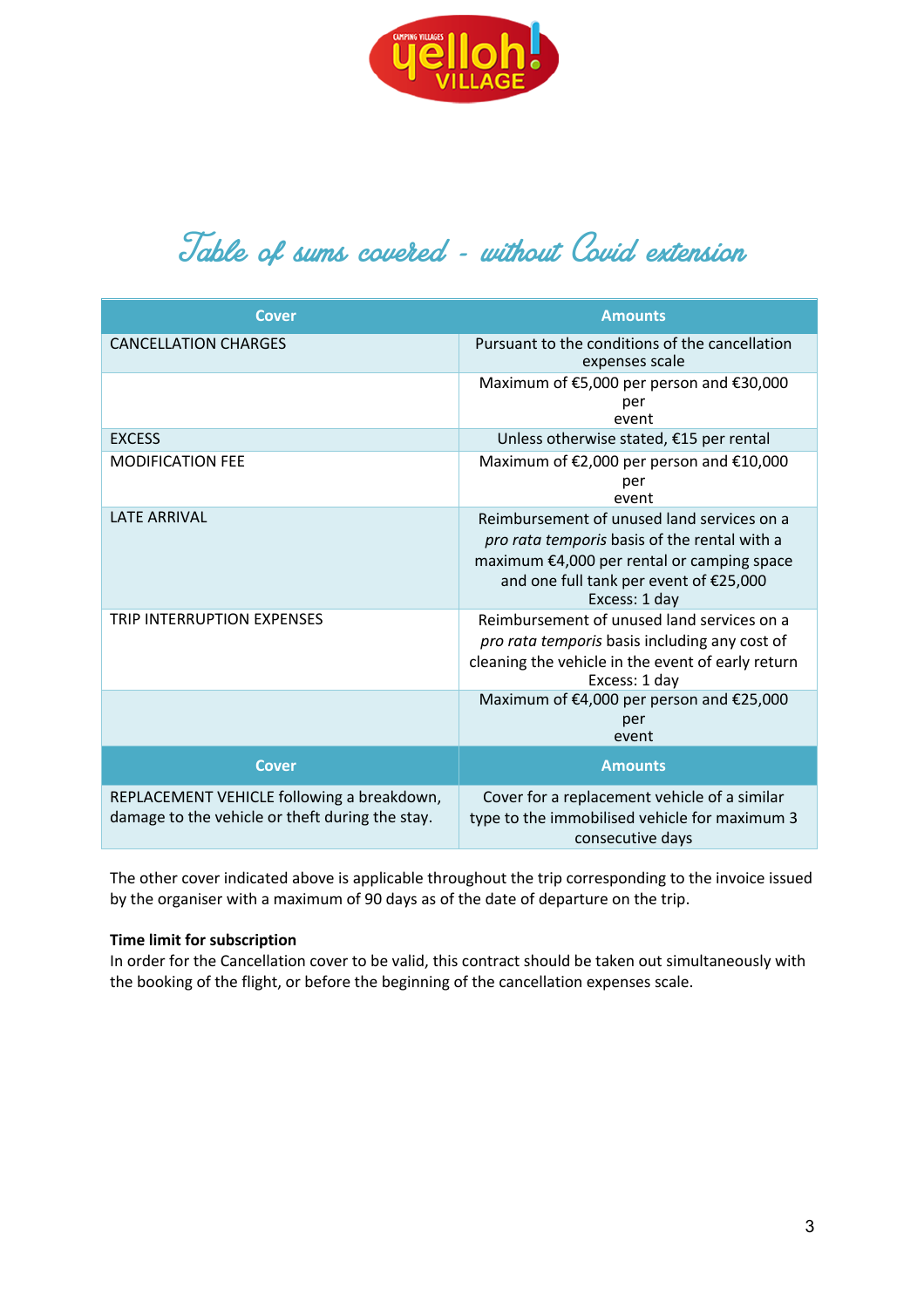

Description of cancellation cover - Covid extension

By way of derogation, cover is extended within the conditions below:

# DEFINITIONS

#### **Epidemic**

Appearance of a large number of sick people in a specific location following an illness.

#### **Pandemic**

Worldwide spread of an illness.

#### **Illness**

Sudden and unpredictable deterioration in health noted by a competent medical authority.

#### **Serious illness**

Sudden and unpredictable deterioration in health noted by a competent medical authority resulting in the issue of a prescription for the patient and entailing the cessation of all professional and other activities.

#### **Quarantine**

Isolation of individual, in case illness is suspected or confirmed, decided by a competent local authority, with a view to avoiding the risk of spread of the aforementioned illness, within the context of an epidemic or pandemic.

# DESCRIPTION OF COVID EXTENSION COVER

# **CANCELLATION**

You have acquired cover for the reasons and circumstances listed below excluding all others, subject to the limits shown in the Cover schedule:

**Serious illness (including serious illness following an epidemic or pandemic declared within 30 days preceding departure), serious injury to the body, or death (registered between the date on which you took out the insurance and the date of departure), including after-effects, complications or aggravation of an illness or accident, registered before signing up for your journey of:**

- you, your spouse or common law partner, your ascendants or descendants (of any degrees), your guardian or any other person who usually lives in your home,
- your brothers and sisters, including children of the spouse or common law partner of one of your direct ascendants, brothers-in-law, sisters-in-law, sons-in-law, daughters-in-law, fathers-in-law, mothers-in-law,
- your professional replacement named when you signed up,
- the person named when you took out this policy, who has responsibility, during your trip, for looking after or accompanying your children under the age of 18, or the disabled person living in your home, if this features hospitalisation of more than 48 hours, or death.

**Boarding denial following temperature check of the Recipient/Insured person, on arrival at departure airport.**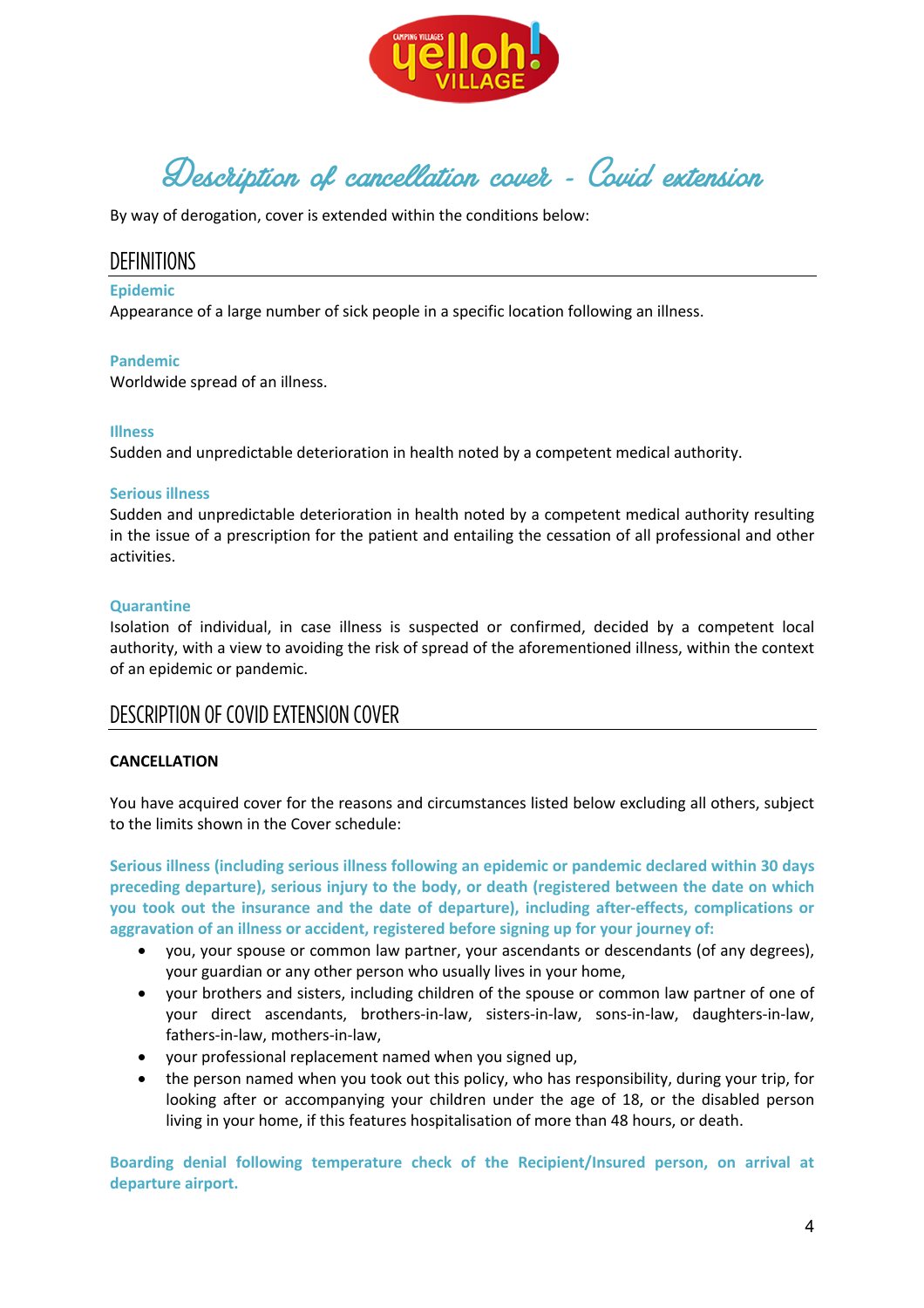

It is your responsibility to establish the reality of the situation providing eligibility for our services, while we also reserve the right to refuse your request, on the advice of our doctors, if the information provided does not prove the actuality of the facts.

# **WHAT IS THE TIME LIMIT FOR NOTIFYING THE CLAIM?**

# **Two stages**:

- 1. When the illness first manifests itself, you must notify your travel agent IMMEDIATELY. If you cancel the trip with your travel agent later on, we will only refund cancellation fees from the date of the contraindication registered by a competent authority, in line with the cancellation scale shown in the specific conditions of sale of the travel agent.
- 2. You must also notify the campsite of the claim within five working days of the event giving rise to the cover.

# **WHAT ARE YOUR OBLIGATIONS IN THE EVENT OF A CLAIM?**

Your claim notification in writing must be provided with **an administrative hospitalisation certificate and/or notice showing the origin, nature, gravity and foreseeable consequences of the illness.**

# **You must provide at the campsite with the medical documents and information required for dealing with your case**.

You must also provide all information or documents asked of you by way of proof of the reason for your cancelation, including:

- All photocopies of medical prescriptions, analyses or examinations together with all documents providing proof of their provision or execution, including medical claim forms with, for prescribed medicines, copies of the corresponding labels.
- Declarations from Social Security or any other organisations relating to refunds of treatment costs and payment of sick pay,
- The original of the invoice with the sum due to the travel agent, or which the travel agent keeps,
- The registration notice provided by the travel agent,
- In case of an accident, you must specify the causes and circumstances, and provide us with the names and addresses of those responsible, together, if applicable, with witnesses,
- And any other document required.

In addition, it is specifically stipulated that you agree in advance to the principle of a checkup by our advising doctor. In this case, if you oppose this without legitimate grounds, you will lose your rights to cover.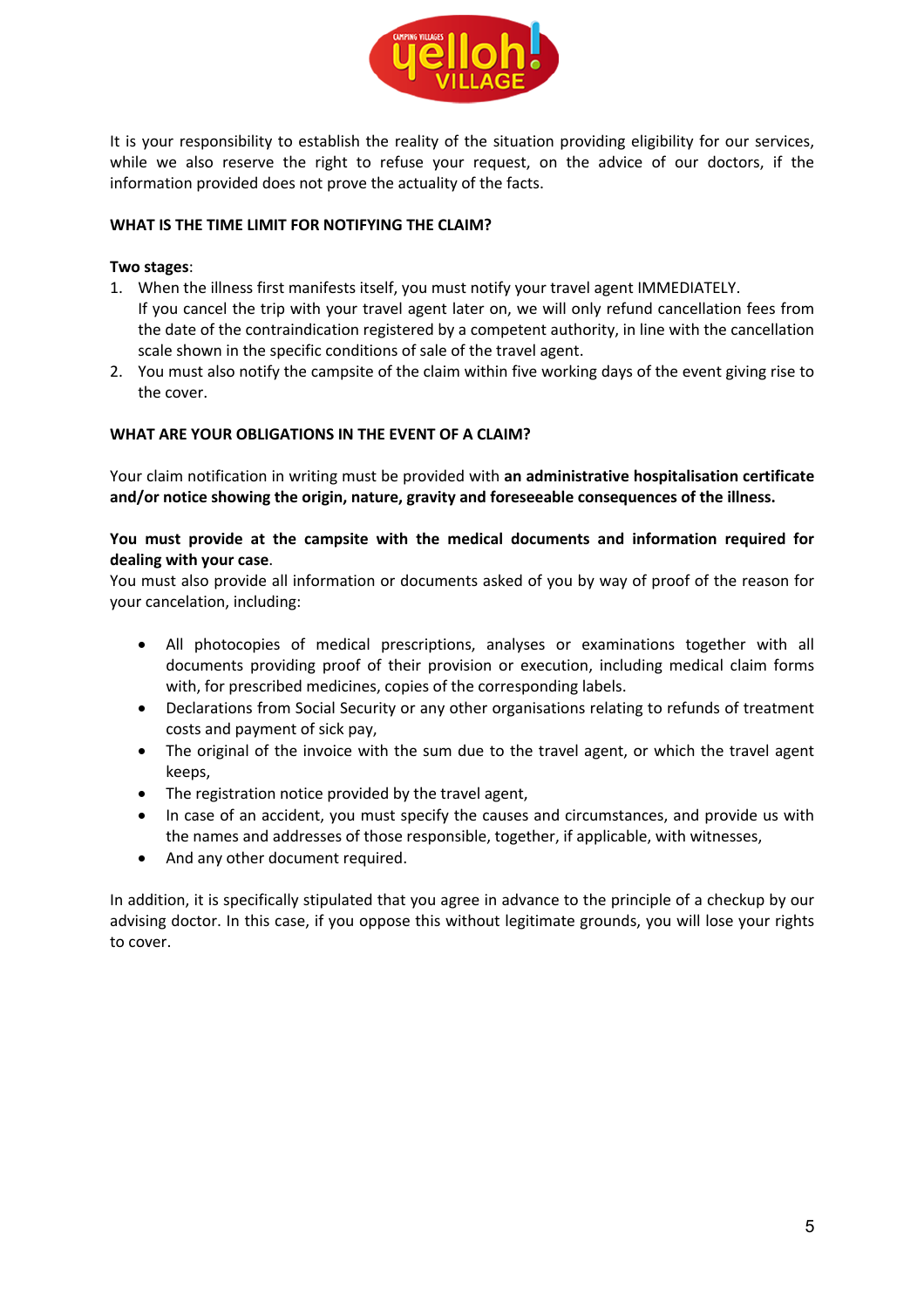

# *WHAT WE EXCLUDE*

Cancellation cover does not include the impossibility of leaving associated with material *organisation, accommodation conditions or safety of destination.*

# *In addition to exclusions shared by all cover, the following are also excluded:*

- *A event, an illness or a claim having been subject to prior notification, a relapse, a worsening or a hospitalisation between the date on which the stay was purchased and the date on which the insurance policy was taken out,*
- *Any circumstance which is purely detrimental to enjoyment,*
- *Pregnancy including complications beyond the 28th week and, in all events, voluntary termination thereof, delivery, in vitro fertilisations and their consequences,*
- *Forgetting a vaccination,*
- *Failure of any kind, including financial, of the carrier rendering execution of its contractual obligations impossible,*
- *Problems related to snow or excess thereof,*
- *Any medical event, the diagnosis, symptoms or cause of which are mental, psychological or psychiatric in nature, and which have not resulted in hospitalisation of more than 3 consecutive days after subscription to this Policy,*
- *Pollution, a local health situation, natural disasters subject to the procedure applying to French law no. 82,600 of 13th July 1982 together with their consequences and meteorological or climate-related events,*
- *Consequences of criminal proceedings to which you are subject,*
- *Any other event which occurs between the date of taking out the insurance policy and the date of departure of your trip*
- Any event which occurs between the date of signing up for the trip and the date of taking out *the insurance policy.*
- *Foreseeable events,*
- *An intentional act and/or an act which is punishable by law, the consequences of inebriation and drug consumption, of any narcotic substances listed in France's public health code, medicines or treatments not prescribed by a doctor,*
- *Events due simply to the fact that the geographical destination of the trip is advised against by France's ministry of foreign affairs,*
- *Events due to an act of negligence on your part,*
- *Any event the liability of which could fall to the travel agent in accordance with the applicable tourism code,*
- *Failure to provide, for any reason, documents required for your stay, such as passport, ID card, visa, ticket, proof of vaccination, except for in the event of theft, up to 48 hours before departure, of passport or ID card*

# **PHONE CONSULTATION BEFORE DEPARTURE**

For any request for information and details for organising your trip and ensuring it takes place smoothly, you can contact us 24 hours a day and 7 days a week before your trip. Information concerns the following areas.

Health information: health, hygiene, vaccination, precautions to take, main hospitals, advice for women, jet lag, taking animals on holiday.

Our doctors are also available for any information you may need in case of travel taking place during an epidemic or a pandemic.

Information is provided by telephone and is not subject to written confirmation or confirmation of documents having been sent.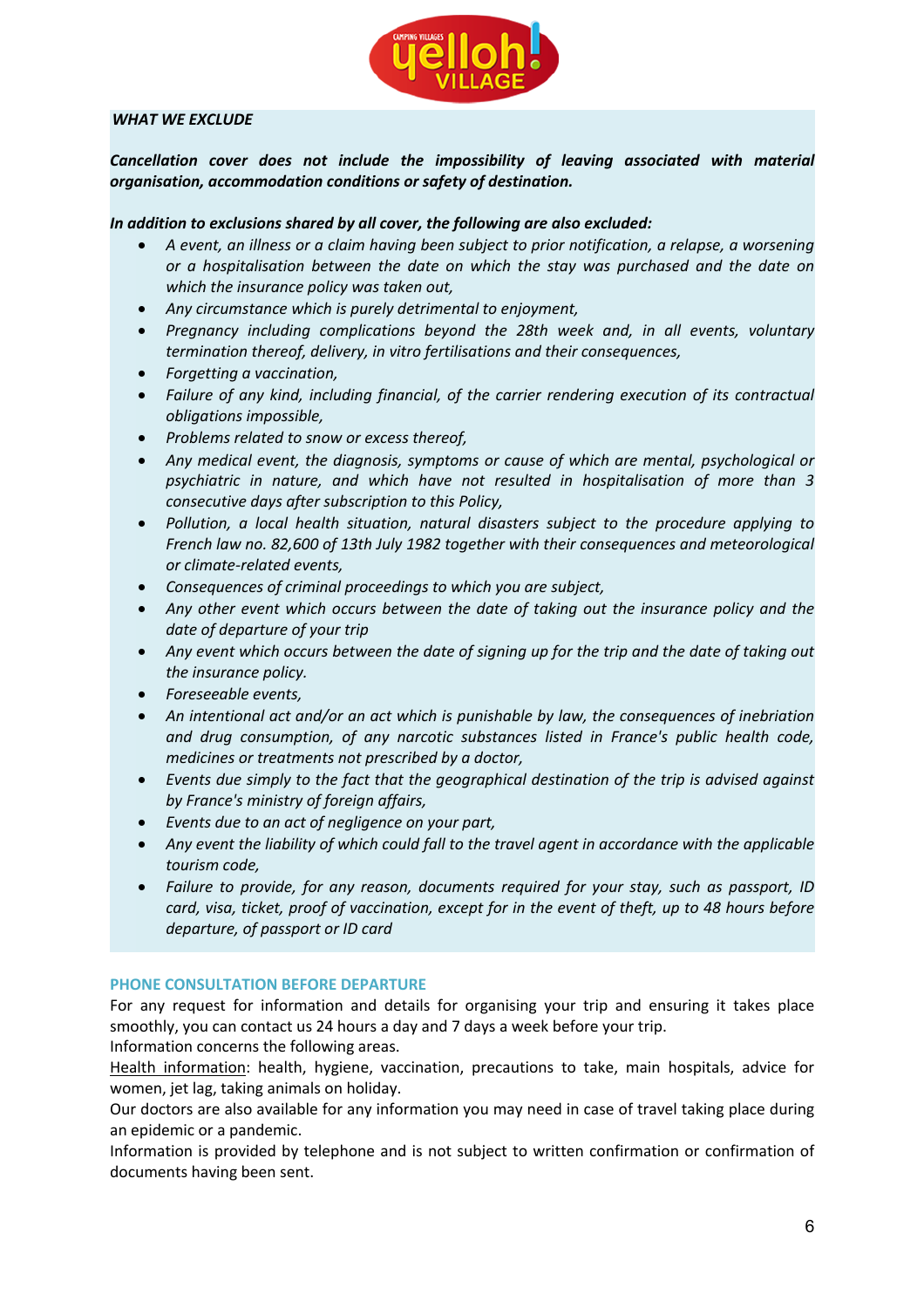

#### **RAPATRIATION OR HEALTH TRAVEL**

**If you are hurt or you become ill, including within the context of an epidemic or pandemic, during travel for which you are covered,** we will organise and pay for your travel home or to a hospital close to your home.

Only requirements of a medical kind are taken into consideration to establish the date of repatriation, the choice of means of travel and the location of hospitalisation. The decision to repatriate is taken by our advising doctor, having consulted the GP involved at the time and the family doctor if necessary.

When you are repatriated, and on the advice of our advising doctor, we will organise and pay for travel for one companion. If you refuse any solution put forward by our medical team, cover involving support for individuals will be cancelled.

#### **IMPOSSIBILITY OF RETURN**

**If your flight has been cancelled due to measures involving restricting movements of people in case of epidemic or pandemic taken by local government or airlines.** 

If you have to extend your stay, we will organise and pay for your hotel costs (bed & breakfast) as well as those of your recipient family members or an insured companion, up to the sum shown in the Cover schedule. We will organise and pay for your rapatriation, subject to the limit shown in the Cover schedule.

# **HOTEL COSTS FOLLOWING QUARANTINE**

**When medical costs (including in case of illness contracted within the context of an epidemic or pandemic) have been undertaken with our prior agreement, we will refund the part of these costs which is not covered by any insurance organisations to which you are affiliated.** 

We will only become involved after the above mentioned insurance organisations have made their refunds, having deducted an excess, the sum of which is shown in the Cover schedule, and subject to provision of original proofs of refund from your insurance body.

This refund covers the costs specified below, as long as they concern treatment received by you outside your country of domicile following an illness or accident which occurred outside your country of domicile.

In this case, we will refund the costs committed up to the maximum sum shown in the Cover schedule.

If the insurance body to which you pay in fails to pay for the medical costs committed to, we will refund these costs up to the sum shown in the Cover schedule, as long as you provide us with the original copies of medical costs together with the confirmation from the insurance body that it will not be paying these costs.

This service ceases from the day on which we are able to carry out your repatriation. Below are the types of costs for which you are entitled to a refund (subject to prior agreement):

- medical fees,
- costs of medicine prescribed by a doctor or surgeon,
- costs of an ambulance advised by a doctor for travel to the closest hospital but only when the insurance organisation will not pay for this,
- costs of hospitalisation as long as you are deemed unfit to travel as decided by the campsite doctors, after information is collected from the local doctor (hospitalisation costs committed to from the day we are in a position to process your repatriation are not paid for),
- emergency dental costs (subject to an upper limit shown in the Cover schedule, excess does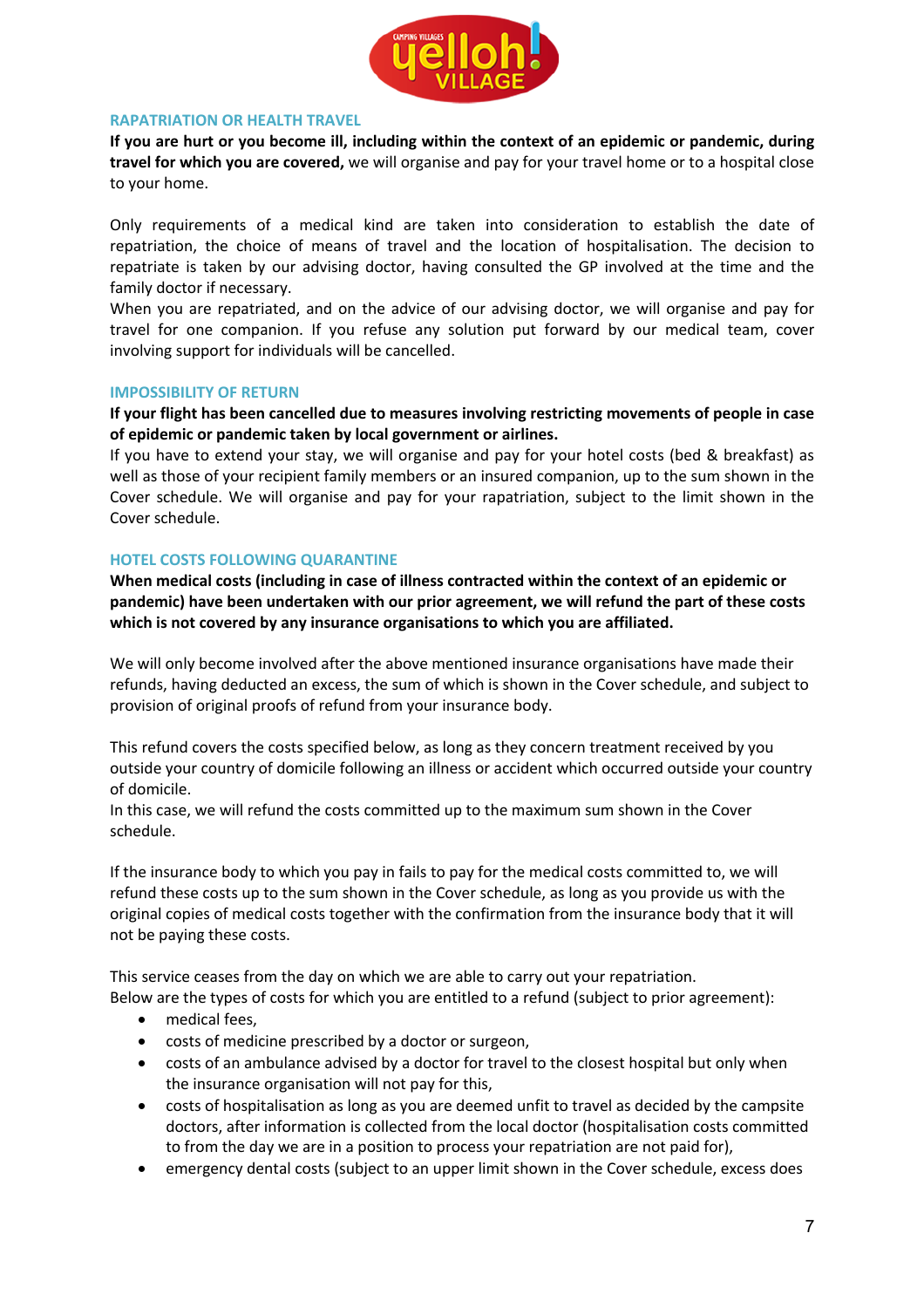

not apply).

# **EXTENDING THE SERVICE: ADVANCE PAYMENT OF HOSPITALISATION COSTS (OUTSIDE COUNTRY OF RESIDENCE)**

**We may, subject to the sums payable as cited above, provide advance payment of hospitalisation costs** to which you have to commit outside your country of domicile, under the following cumulative conditions:

- doctors from the campsite must deem, after collecting information from the local doctor, that it is impossible to repatriate you immediately to your country of domicile.
- treatment to which advance payment applies must be advised in accordance with doctors from the campsite
- you or anyone authorised by you must formally undertake, by signing a specific document provided by he campsite when this service is implemented:
	- $\circ$  to start the processes of reimbursing costs with insurance organisations within 15 days from the date on which the items required for these processes are sent by the campsite
	- $\circ$  to provide to the he campsite with refunds of sums collected in this respect from insurance organisations within a week following receipt of these sums.

Those costs not dealt with by insurance organisations will remain the only ones for which we will be responsible, and this sum will be limited by the total indicated for the "medical costs" service. You must provide us with confirmation from these insurance organisations that they will not be paying, within the week following its receipt.

To protect our rights subsequently, we reserve the right to request from you or your beneficiaries a letter committing you to implementation of the processes with social welfare organisations and to repay us the sums received.

If you do not carry out the coverage formalities with insurance organisations within timeframes, or do not provide to the campsite with confirmation from these insurance organisations that they will not be paying, in no event will you be able to rely on the "medical costs" service, and you will have to pay back the hospitalisation costs put forward by the campsite, which commits, if necessary, to any recovery procedures it deems useful, the costs for which you will be liable.

# **PAYMENT OF A LOCAL TELEPHONE PACKAGE**

# **For travel outside your country of domicile which is covered, if you are placed in quarantine, we will pay for the costs of providing a local telephone package, subject to the sums shown in the Cover schedule.**

In the event of major trauma following an event associated with a context of epidemic or pandemic, we can, at your request, put you in telephone contact with a psychologist, subject to the limit provided for in the Cover schedule. These conversations are fully confidential.

This listening process is not to be confused with the psychotherapeutic work carried out on a private basis. In no event can this service be substituted by psychotherapy due to the physical absence of the caller.

#### **EMERGENCY KIT**

If you no longer have enough personal items available for your use due to your quarantine or hospitalisation following an epidemic or pandemic, we will pay, on presentation of proof, for basic items costing up to the sum shown in the Cover schedule.

#### **HOME HELP**

Following your repatriation by us following an illness associated with a pandemic or an epidemic, you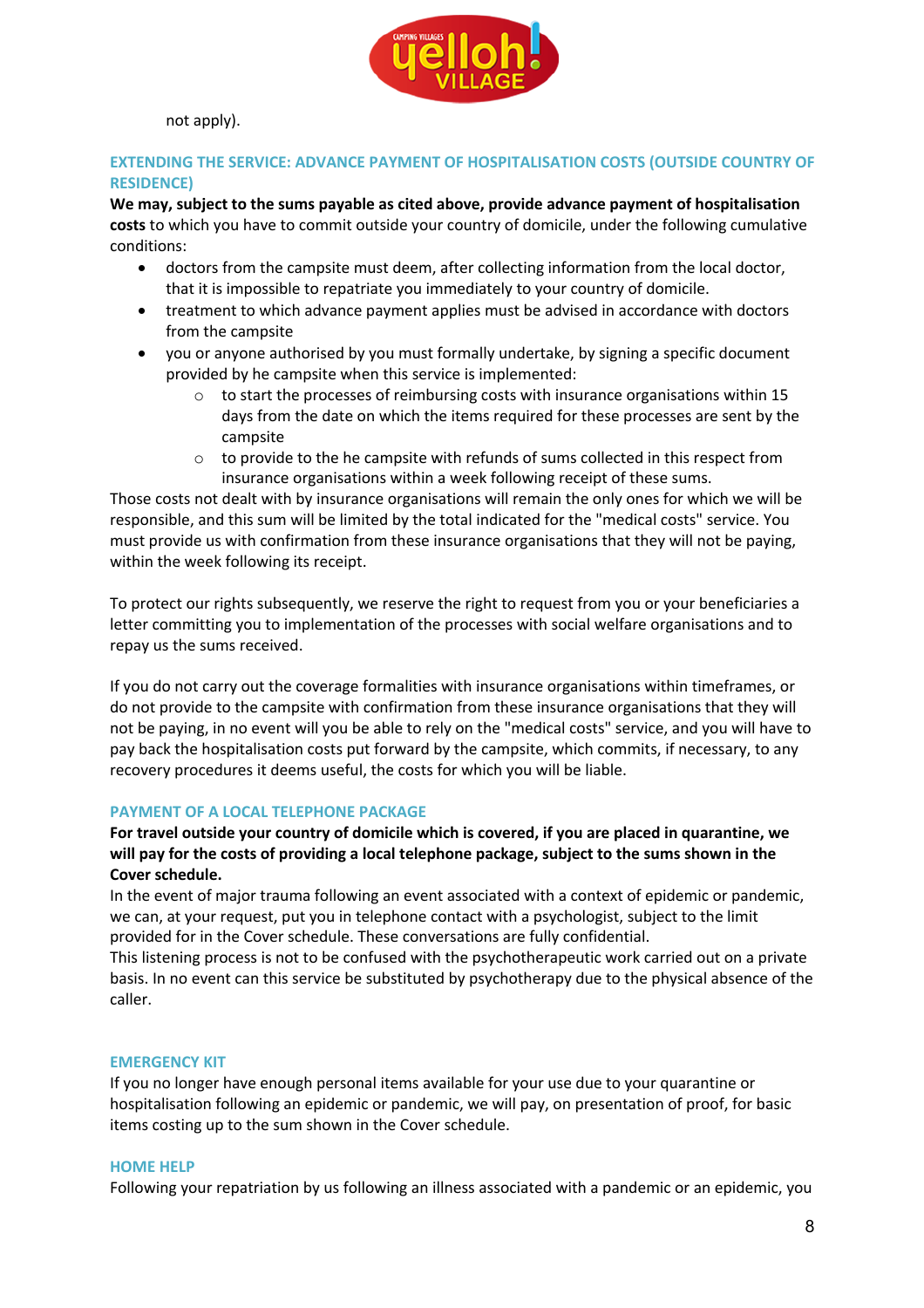

may be unable to carry out the usual household tasks yourself, so we will look for, assign and pay for a home help, subject to the limits shown in the Cover schedule.

# **SHOPPING DELIVERY**

Following your repatriation by us following an illness associated with a pandemic or an epidemic, you may be unable to move outside your home, so we will organise and pay for, subject to the limits shown in the Cover schedule, and subject to availability in the area, the costs for delivery of your shopping.

# **PSYCHOLOGICAL SUPPORT WHEN YOU RETURN HOME**

In the event of major trauma following an event associated with a context of epidemic or pandemic, we may put you in touch by telephone when you return home and at your request, with a psychologist, subject to the limit shown in the Cover schedule. These conversations are fully confidential.

This listening process is not to be confused with the psychotherapeutic work carried out on a private basis. In no event can this service be substituted by psychotherapy due to the physical absence of the caller.

# *SPECIFIC EXCLUSIONS*

*In addition to exclusions shared by all policies, the following are also excluded. We will not become involved in these cases:*

- *Trips taken with a view to diagnosis and/or treatment,*
- *Medical and hospitalisation costs in the country of domicile,*
- *Inebriation, suicide or attempted suicide and the consequences thereof,*
- *Any self-mutilation by the insured person,*
- *Benign complaints or injuries which can be treated on-site and/or which do not prevent the beneficiary/ensured person from continuing his/her trip*
- *Pregnancy, apart from unforeseeable complications, and in all cases, pregnancies beyond the 36th week, voluntary termination of pregnancy, results of giving birth,*
- *Convalescences and complaints undergoing treatment, not yet consolidated and including a risk of severe aggravation,*
- *Illnesses established earlier having been subject to hospitalisation in the 6 months prior to the date of departure on trip,*
- *Events associated with a medical treatment or surgical intervention which may not have presented as unforeseen, unintended or accidental in nature,*
- *Costs for prosthetics: optical, dental, acoustic, functional etc.*
- *The consequences of situations with risks of infection in the context of an epidemic which are subject to quarantine or preventive measures or specific supervisory measures by international and/or local health authorities in the country in which you are staying and/or national health authorities of your country of origin, unless cover includes stipulation to the contrary.*
- *Costs of hydrotherapy, aesthetic treatment, vaccination and resulting costs,*
- *Stays in a convalescent home and the resulting costs,*
- *Rehabilitation, physical therapy, chiropractics and resulting costs,*
- *Planned hospitalisations.*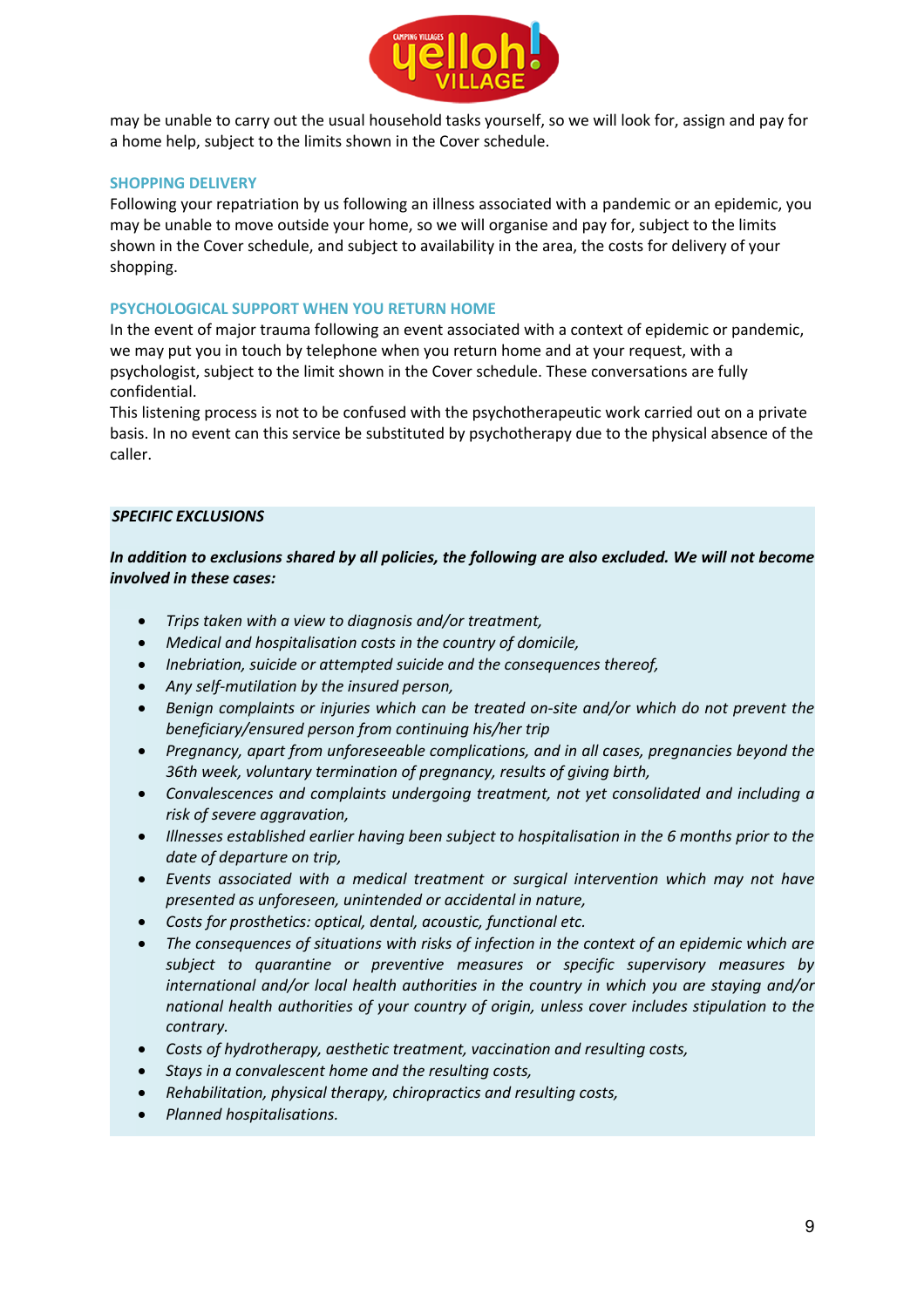



| <b>Effective date</b>                                            | <b>Cover expires</b>                                                                                                         |
|------------------------------------------------------------------|------------------------------------------------------------------------------------------------------------------------------|
| Cancellation: the day of subscription to the<br>present contract | Cancellation: the day of arrival at the place you<br>are staying – the place the group has to report<br>to (outward journey) |

# **WHAT DO WE COVER?**

We reimburse down payments or all sums retained by the travel or trip organiser (minus an excess stated in the table of the amounts of cover) and invoiced pursuant to the said organiser's general terms of sale (to the exclusion of administrative costs, visa expenses, the insurance premium and all taxes and duties), when you are obliged to cancel your trip before you leave (on the outward journey).

# **UNDER WHAT CIRCUMSTANCES DO WE INTERVENE?**

Cover provides for insured reserving parties to be reimbursed any sums they have effectively paid that are not reimbursable by the service provider under these general terms of sale up to the limit of the sums provided for in the "Table of sums covered" where insured reserving parties are compelled to cancel their stay solely for one of the reasons listed below, making it impossible for them to take part in the reserved stay:

#### **Serious illness, serious accident or death**

**including relapse, worsening of a chronic or pre-existing condition as well as the results or aftereffects of an accident that occurred before the contract was taken out** of yourself, your legal or *de facto* spouse, your ascendants or descendants to the 2<sup>nd</sup> degree, fathers- and mothers-in-law, sisters, brothers, brothers- and sisters-in-law, sons- and daughters-in-law, your legal guardian or any person who usually lives under your roof, of the person accompanying you during your stay and identified by name and insured under this contract.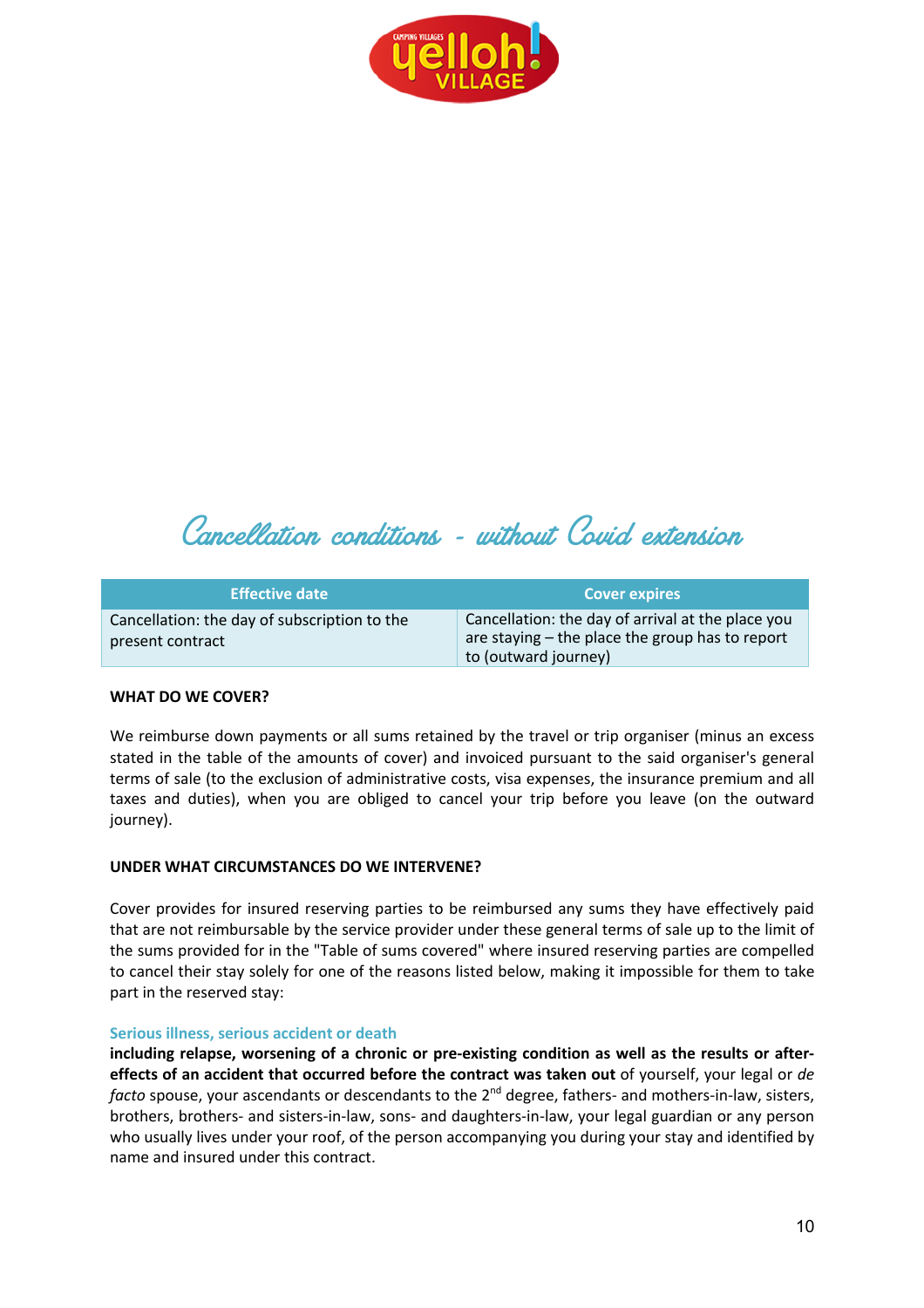

#### **Serious illness, serious accident or death**

**including relapse, worsening of a chronic or pre-existing condition as well as the results or aftereffects of an accident that occurred before the contract was taken out** of the person replacing you at work and identified by name when the contract was taken out, to the person responsible during your stay for looking after your underage children, any disabled person under your legal guardianship and who lives under the same roof as you.

#### **Death**

Of your uncle, aunt, nephews and nieces.

#### **Complications of pregnancy occurring before the 7th month of pregnancy**

Of one of the people participating in the trip and insured under this contract, which results in the absolute stopping of any work or other activity.

#### **Contraindication for or after-effects of vaccinations**

Of one of the people participating in the trip and insured under this contract.

#### **Redundancy or termination of employment contract**

Of yourself or your legal or *de facto* spouse who is insured by this contract, provided that the procedure had not started before the contract was signed.

#### **Summons before a court, in the following cases only:**

- Witness or jury member
- Appointment as an expert witness

Provided you are summoned on a date that coincides with the duration of the trip.

#### **Summons with a view to adopting a child**

Provided you are summoned on a date that coincides with the duration of the trip.

#### **Summons to re-sit an exam**

Following failure that was not known when the reservation was made or the contract was signed (higher education only), provided the exam in question is held during the trip.

#### **Summons for an organ transplant**

Of yourself or your legal or *de facto* spouse or one of your ascendants or descendants in the 1st degree.

#### **Serious damage caused by fire, explosion or water**

or caused by the forces of nature at your business or private premises and implying the absolute necessity of your being present to take protective measures.

#### **Theft or burglary on business or private premises**

provided that the scale or importance of the theft requires your presence and that the theft takes place within the 48 hours before departure.

#### **Serious damage to your vehicle**

within the 48 hours before departure and insofar as the vehicle cannot be used to take you to the place you are staying.

#### **Impediment to you reaching the place you are staying**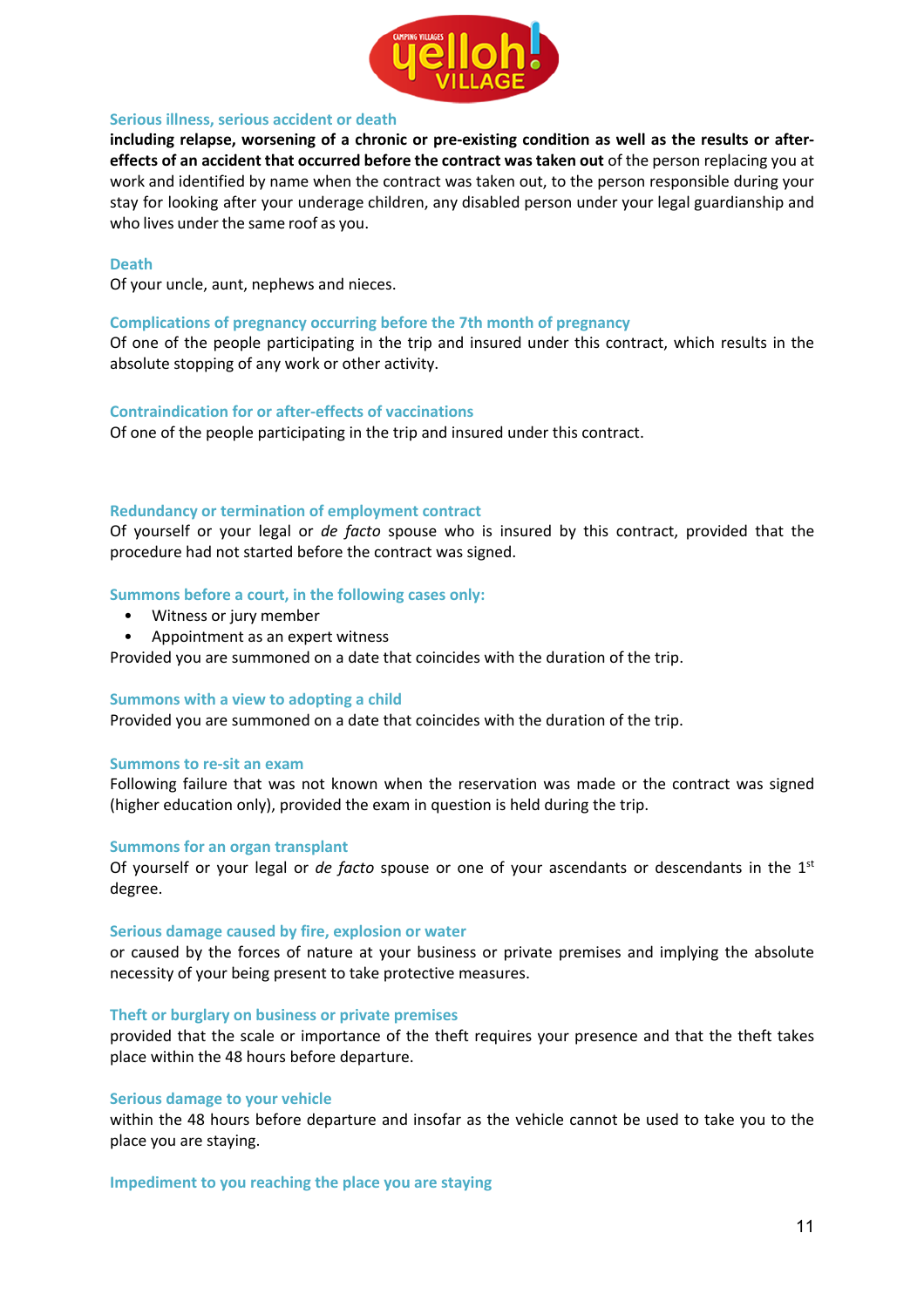

by road, rail, air or sea on the day the stay starts

- roadblocks ordered by the State or a local authority,
- public transport strike preventing you from arriving within the 24 hours following the planned start of your stay,
- flooding or natural event obstructing traffic (certified by the competent authority),
- traffic accident during the journey needed to get to your planned holiday destination, the damage caused resulting in immobilisation of the vehicle (proved by report by an appraiser).

# **Getting a job**

as an employee for a period of more than 6 months and starting during the planned dates of your stay (you must have been registered as unemployed and provided this is not the extension or renewal of your employment contract or an assignment given you by a temporary employment agency).

# **Your separation (civil union or marriage)**

In the event of divorce or separation (civil union) provided the case was submitted to the courts before the trip was booked (official document required as proof). **Excess 25% of the value of the claim.**

# **Theft of your identity card, driving licence or passport**

within 5 working days prior to your departure, making it impossible for you to complete the border crossing formalities required by the competent authorities.

Excess 25% of the value of the claim.

**Cancellation or modification to the paid holiday dates of yourself or your de facto or legal spouse imposed by your employer**

who had officially agreed to them in writing before you booked your stay. The document issued by the employer is required. **This cover is not available to heads of companies, self-employed people, craftspeople or part-time entertainment workers. You remain liable for an excess of 25%.**

# **Change of job**

Imposed by your superiors and for which you have not requested **(does not apply to heads of companies, self- employed people, craftspeople or part-time entertainment workers)**. **You remain liable for an excess of 25%.**

# **Visa refusal by the authorities of the country**

subject to no application having been previously refused by those authorities for the same country. Documentary proof issued by the embassy is required

# **Natural disasters (as defined by French Act No. 86-600 of 13 July 1986 as amended)**

occurring in the place you are staying and resulting in prohibition on staying at the site (town, neighbourhood, etc.) by the local or prefectural authorities during all or part of the period shown on the reservation contract and occurring after the present contract was taken out.

# **Site access prohibited**

(Town, neighbourhood, etc.) within a radius of five kilometres around the place you are staying, issued by the local or prefectural authorities following pollution of the sea or an epidemic.

**Illness requiring psychological or psychotherapeutic treatment including nervous breakdowns** of yourself, your *de facto* or legal spouse or your direct descendants and requiring a minimum **hospitalisation of 3 days** at the time the trip is cancelled.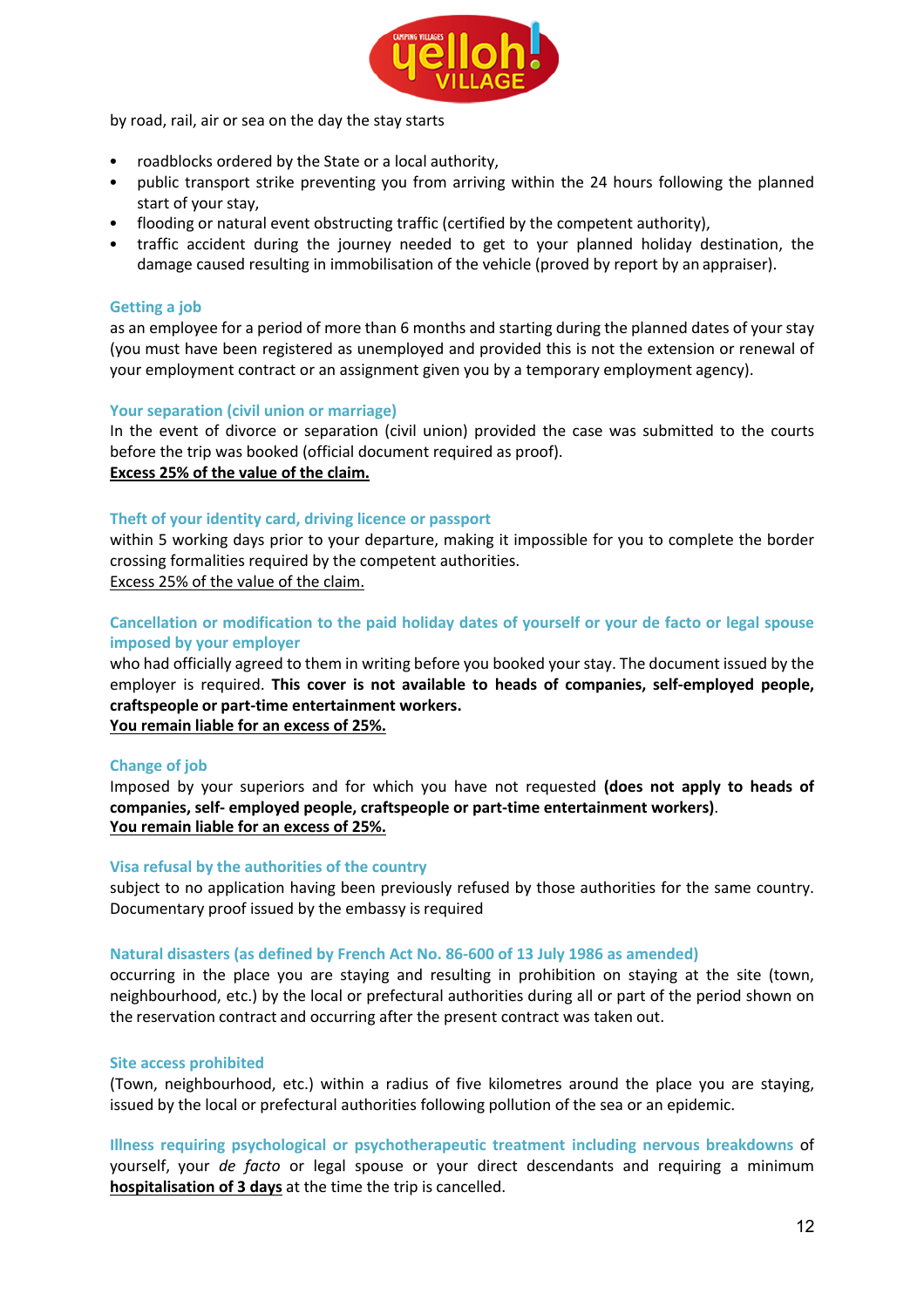

# **Cancellation by one of the people travelling with you**

(Maximum 9 people) who registered at the same time as you and insured under the same contract where the cancellation is due to one of causes listed above.

If the person wishes to travel alone, additional expenses are taken into account. Our reimbursement may not exceed the amount owed in the event of cancellation on the date of the event.

# EXTENSION OF MODIFICATION FEES

In the event of modification of the dates of your stay due to a reason listed above, we will reimburse you for the costs occasioned by the postponement of the dates of your insured stay provided for contractually in the Conditions of Sale.

Under no circumstances may the compensation paid be greater than the value of the cancellation fees due on the date on which the event at the origin of the modification occurred.

**Cancellation and modification cover cannot be combined**

# CANCELLATION FEES FOR BOOKING MADE LESS THAN 15 DAYS BEFORE DEPARTURE

In the event of the cover being taken out at the last minute (less than 15 days before departure), **we will only cover cancellation fees resulting from the following events, and no other:**

Cover provides for reimbursement of cancellation fees or modification of a stay up to the value of the sums given in the Table of Sums Covered above for which you remain liable and which are invoiced by the Service Provider in application of the General Conditions of Sale, minus transport taxes (such as aviation taxes), insurance premiums and handling charges if you cannot travel for one of the following reasons:

# **Serious illness, serious accident or death**

**including relapse, worsening of a chronic or pre-existing condition as well as the results or aftereffects of an accident that occurred before the contract was taken out** of yourself, your legal or *de facto* spouse, your ascendants or descendants to the 2<sup>nd</sup> degree, fathers- and mothers-in-law, sisters, brothers, brothers- and sisters-in-law, sons- and daughters-in-law, your legal guardian or any person who usually lives under your roof, of the person accompanying you during your stay and identified by name and insured under this contract.

# **Serious illness, serious accident or death**

**including relapse, worsening of a chronic or pre-existing condition as well as the results or aftereffects of an accident that occurred before the contract was taken out** of the person replacing you at work and identified by name when the contract was taken out, to the person responsible during your stay for looking after your underage children, any disabled person under your legal guardianship and who lives under the same roof as you.

# **EXTENSION OF MODIFICATION FEES**

In the event of modification of the dates of your stay due to a reason listed above, we will reimburse you for the costs occasioned by the postponement of the dates of your insured stay provided for contractually in the Conditions of Sale.

Under no circumstances may the compensation paid be greater than the value of the cancellation fees due on the date on which the event at the origin of the modification occurred.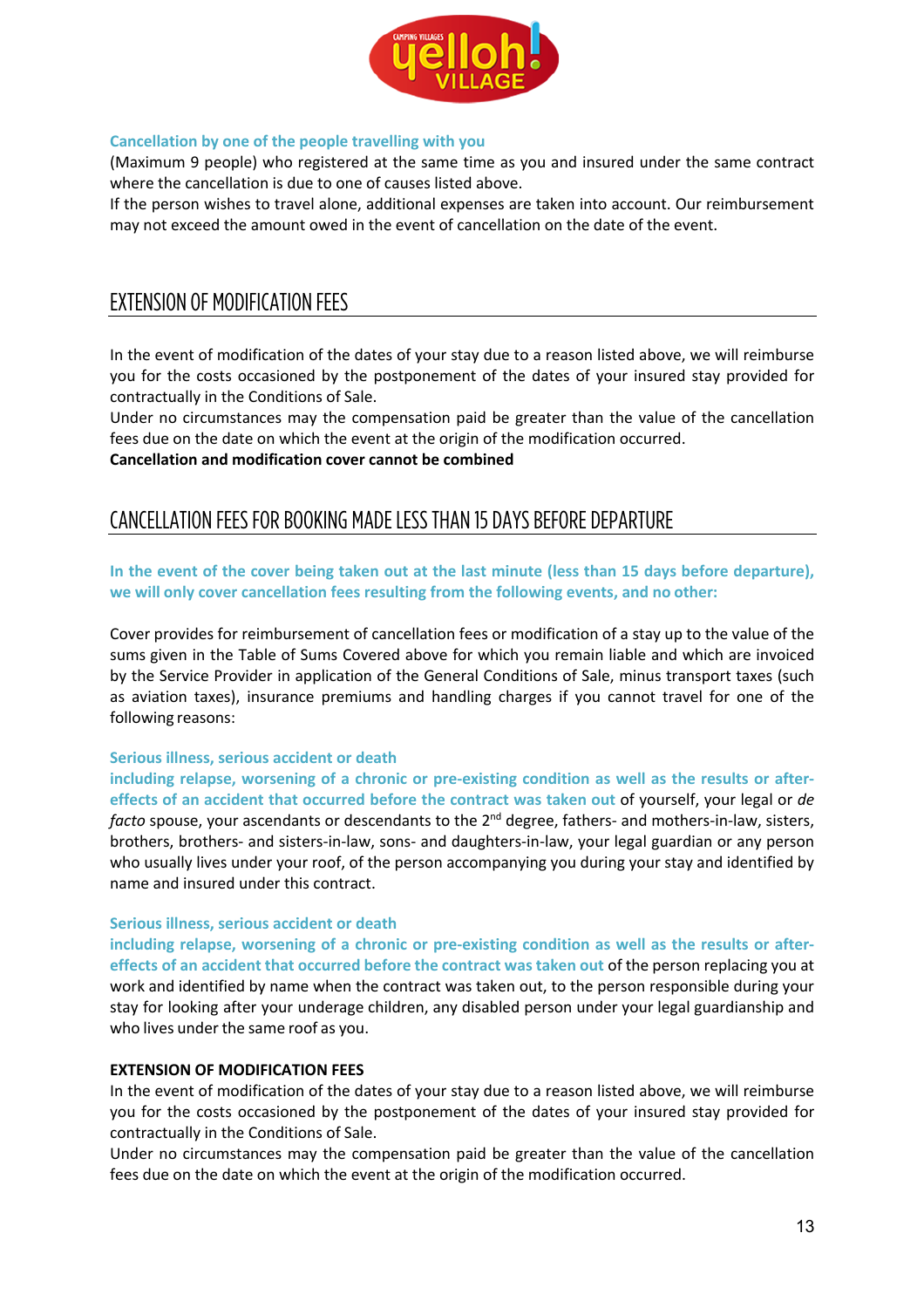

**Cancellation and modification cover cannot be combined**

# **WHAT WE EXCLUDE**

# *In addition to the exclusions appearing in the section "WHAT ARE THE GENERAL EXCLUSIONS APPLICABLE TO ALL OF OUR COVER PACKAGES? we cannot intervene if the cancellation results from:*

- *sickness requiring psychiatric or psychotherapeutic treatment, including nervous breakdowns not having required hospitalisation for at least 3 days at the time of cancellation of the trip/travel*
- *forgetting to be vaccinated*
- Complications due to pregnancy occurring after the 6th month of pregnancy and under all circumstances pregnancy, abortion, childbirth, *in vitro* fertilisations and their consequences
- *non-presentation of identity card or passport, regardless of the reason*
- diseases or accident that are established for the first time, or that are the subject of relapse or *worsening, or of hospitalisation between the date of purchase of your trip or travel and the date the insurance contract was taken out*
- *strikes and action taken by agents of the organiser of the trip and/or the subscriber, and/or having started before the effective date of the contract or for which public notice had been given before this date*
- *defaulting of any kind, including financial, by the organiser of your trip, or by the carrier, preventing them from meeting their contractual obligations.*

*In addition, we never intervene if the person who causesthe cancellation is hospitalised at the time of booking of the trip/travel or of taking out the contract.*

#### **FOR WHAT AMOUNT DO WE INTERVENE?**

We intervene for the amount of the cancellation expenses **incurred at the date of the event** that can lead to application of the cover, pursuant to the General Sales Conditions of the travel organiser, with a maximum and an excess as indicated in the table of the amounts of cover.

The insurance premium is never refundable.

# **WITHIN WHAT TIME LIMIT SHOULD YOU DECLARE THE LOSS?**

# 1- *Medical reasons*: you should declare your loss **as soon as a competent medical authority establishes that the seriousness of your state of health would contraindicate your trip**

If your cancellation is subsequent to such a contraindication to travel, our reimbursement will be limited to the cancellation expenses applicable at the date of the contraindication (calculated on the basis of the travel organiser's scale with which you acquainted yourself on enrolling on the trip)

*For any other reason for cancellation:* you should declare your loss as soon as you become aware of the event that might lead to application of the cover. If your trip cancellation falls after that date, our reimbursement will be limited to the cancellation expenses applying on the date of the event (calculated on the basis of the travel organiser's scale of charges, of which you were apprised when you signed up).

2- In addition, if the claimable loss has not been declared to us directly by the travel agent or by the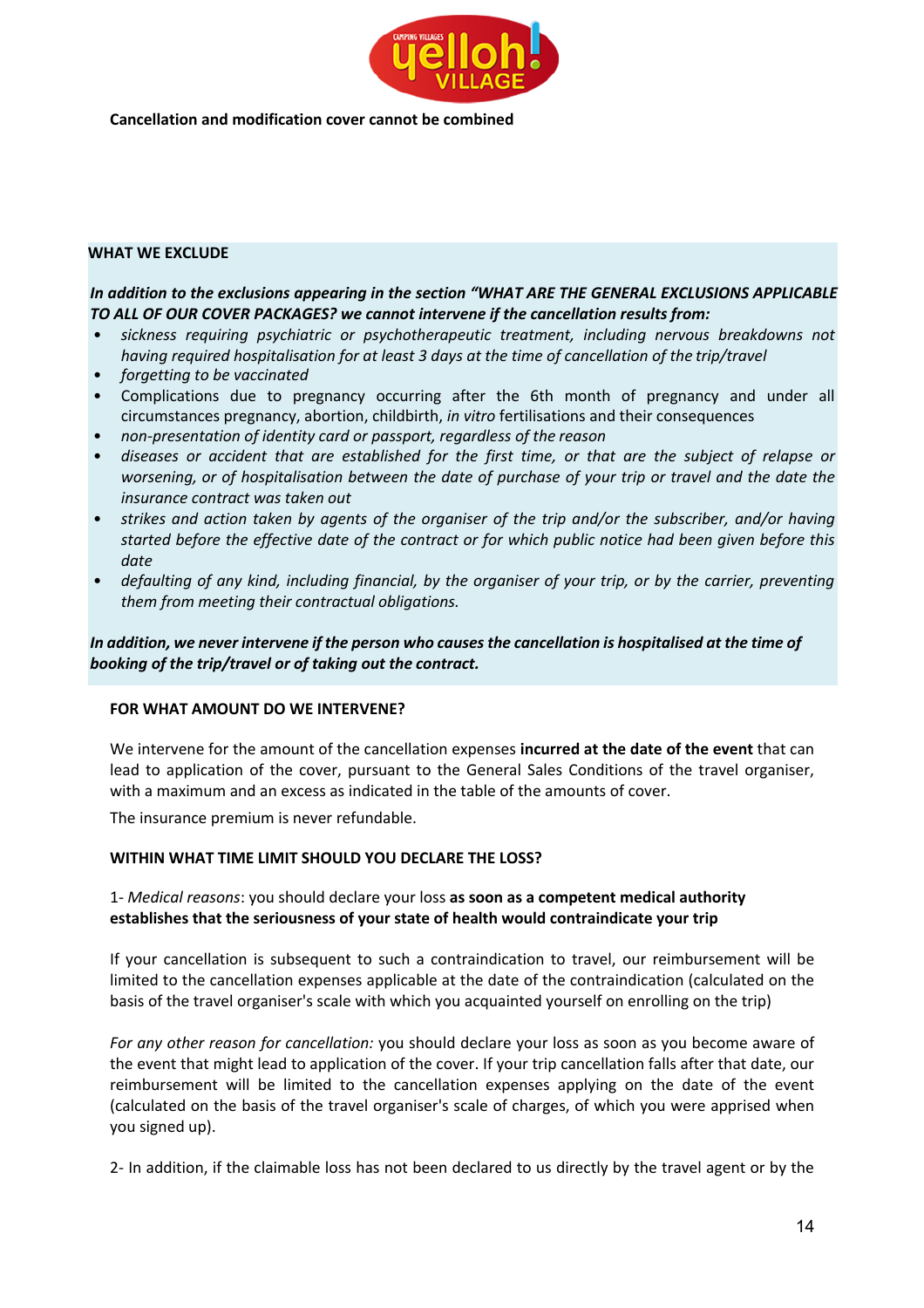

organiser, you should inform us within 5 business days following the event leading to application of the cover. For that purpose, you should send us the declaration of loss (claim form) enclosed with the insurance contract that has been given to you.

# **WHAT ARE YOUR OBLIGATIONS IN THE EVENT OF A CLAIMABLE LOSS?**

Your declaration of loss (claim) should be accompanied by the following documents:

- In the event of illness or accident, a medical certificate stipulating the origin, nature, severity and expected consequences of the illness or accident,
- In the event of death, a death certificate and the civil status form,
- Under other circumstances, any documentary proof.

**You should let us have the medical details and documents necessary for your claim file to be examined, using the envelope pre-printed with the name and address of the medical examiner that we will send you as soon as we receive the declaration of loss, and the medical questionnaire to be filled in by your doctor.**

**If you do not have such documents or details, you should procure them from your doctor and send them to us using the above-mentioned pre-printed envelope.**

**You should also send us, using the pre-printed envelope addressed to the medical advisor, any information or documents requested to prove the reasons for your cancelling, in particular:**

- All photocopies of prescriptions for drugs, tests or examinations together with any documents proving that such prescriptions have been filled or performed, in particular the social security forms showing the medical stickers for the drugs prescribed,
- Statements from Social Security or similar bodies concerning reimbursement of treatment costs and payment of sick pay,
- the original of the paid invoice for the amount you were bound to pay to the organiser or that the organiser retains,
- the enrolment slip issued by the travel agent or organiser,
- in the event of an accident, you should specify the causes and circumstances and provide us with the names and addresses of those who are liable, and, where applicable, of witnesses.

Furthermore, it is expressly agreed that you accept in advance the principle of examination by our medical examiner. Therefore, if you oppose such examination without legitimate reason, you lose your rights to the cover.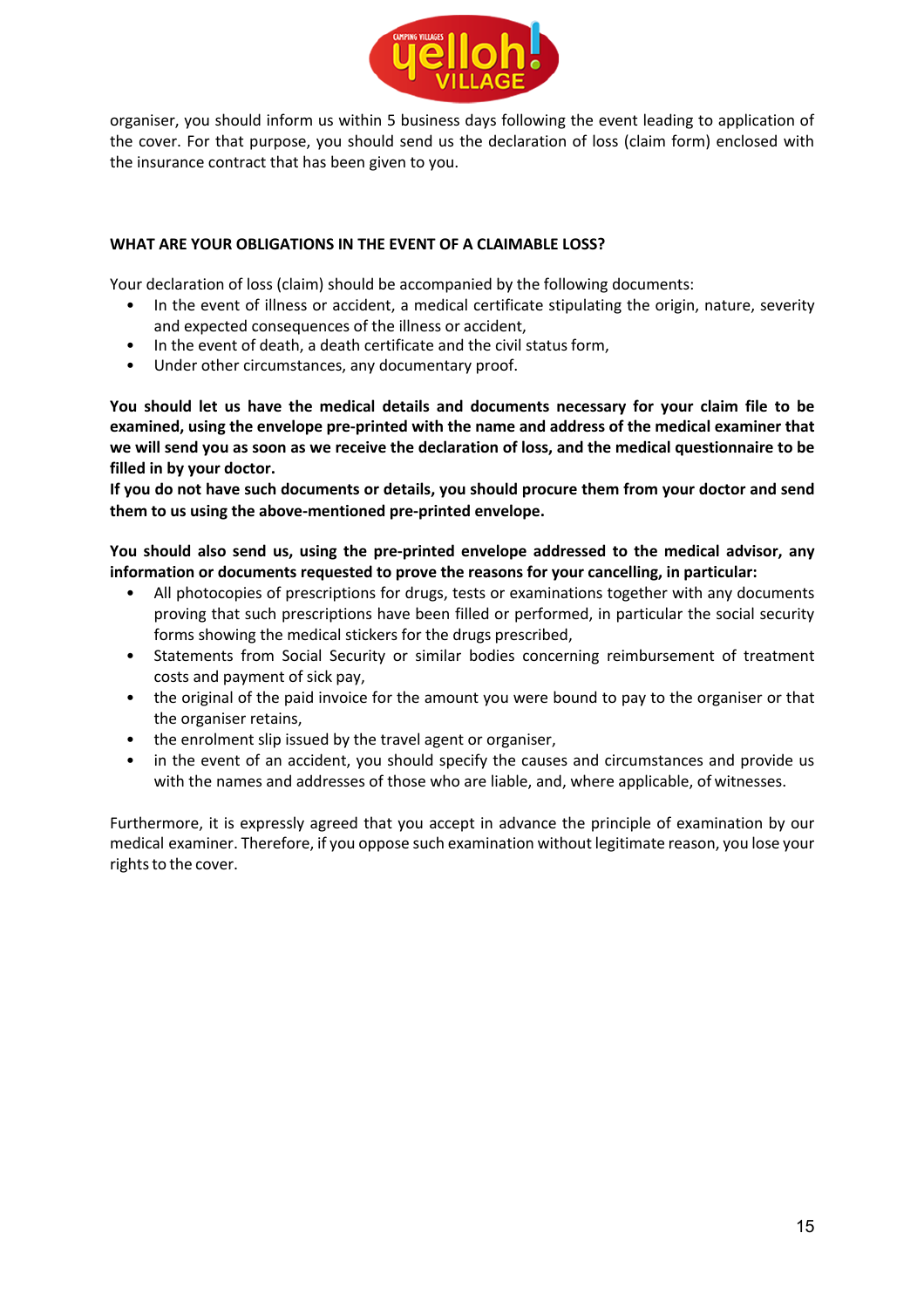

Anto arrival

| <b>Effective date</b>                                     | <b>Cover expires</b>           |
|-----------------------------------------------------------|--------------------------------|
| Late arrival: the day of subscription to this<br>contract | Late arrival: day of departure |

#### **WHAT DO WE COVER?**

We cover you for reimbursement on a *pro rata temporis* basis of the unused period following late entry into possession **by more than 24 hours** of the accommodation rented or hotel room as a consequence of one of the events listed in the cancellation cover.

This cover cannot be combined with cancellation cover.

#### **WHAT ARE YOUR OBLIGATIONS IN THE EVENT OF A CLAIMABLE LOSS?**

You should:

• Send the insurer any documents needed to complete the claim and thereby evidence the validity and amount of the claim.

You will always be asked to provide the original of the organiser's detailed invoices showing the land and transport services.

If the medical details necessary for the claim to be examined are not disclosed to our medical examiner, the claim cannot be processed and settled.

Interrupted stay expenses

| <b>Effective date '</b>                                                                      | <b>Cover expires</b>                                  |
|----------------------------------------------------------------------------------------------|-------------------------------------------------------|
| Stay cut short: on the scheduled day of<br>$departure - at the place to report to indicated$ | Stay cut short: on the scheduled day of return<br>(at |
| by the organiser                                                                             | the place from which the group disperses)             |

#### **WHAT DO WE COVER?**

If you have to interrupt the stay covered by this contract, we undertake to reimburse the unused "outdoor hotel services" together with any cost of cleaning the accommodation which you cannot ask the service provider to reimburse, replace or offset in the event of your being obliged to leave and hand over the camping space to the hotelier as a result of:

**Serious illness or accident or death** of yourself, your legal or *de facto* spouse, your ascendants or descendants to the 2nd degree, fathers- and mothers-in-law, sisters, brothers, brothers- and sistersin-law, sons- and daughters-in-law, your legal guardian or any person who usually lives under your roof, of the person accompanying you during your stay and identified by name and insured under this contract.